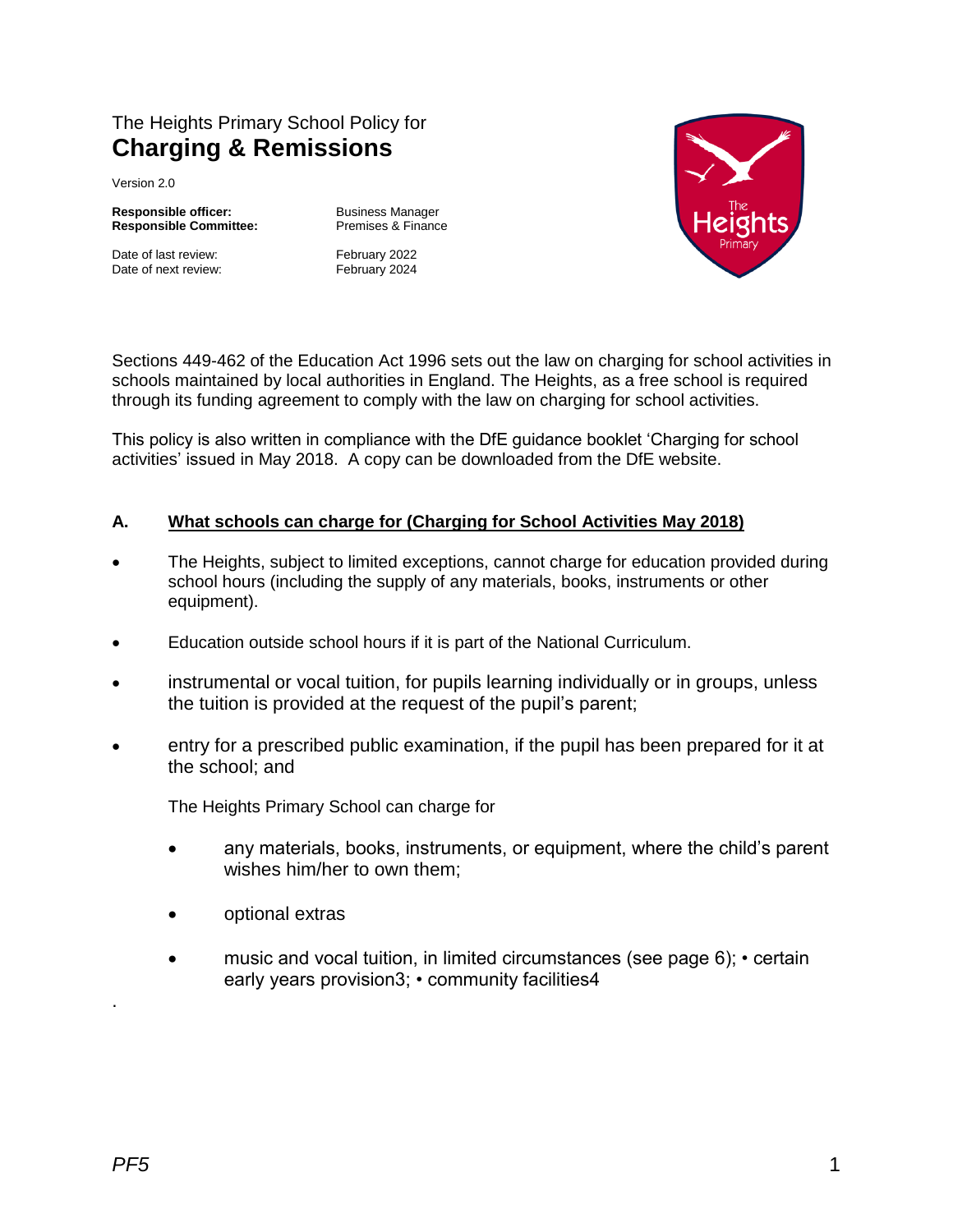## **B. Overriding Principles of Charging**

- Participation in any optional activity for which it is proposed to charge will be on the basis of parental choice and a willingness to meet the charges. Parental agreement is therefore a necessary pre-requisite for the provision of an optional activity where charges will be made.
- Nothing in legislation prevents the school from asking for voluntary contributions for the benefit of the school or any school activities. However, if the activity cannot be funded without voluntary contributions, the Governing Body or Headteacher will make this clear to parents at the outset. The Governing Body or Headteacher must also make it clear to parents that there is no obligation to make any contribution.
- The school will ensure that it informs parents on low incomes and in receipt of those benefits which currently attract the Pupil Premium as listed in paragraph D of this document of the support available to them when being asked for contributions towards the cost of school activities.

## **C. Permitted Charges**

The Heights reserves the right (at the discretion of the Headteacher) to charge for the following:

- 1. *Materials & Textbooks***.** Where a pupil or parent wishes to retain items produced as a result of art, craft and design, or design and technology, a charge may be levied for the cost of the materials used. In the case of Food Technology, pupils usually provide their own ingredients, but if the pupil forgets, the school may provide the ingredients and levy a charge. Textbooks are provided free of charge, but in some subjects, additional revision guides are available, for which a charge will be made.
- 2. *Music Tuition.* The school may levy charges in respect of individual music tuition, and group music tuition up to and including 30 persons, if the teaching is not an essential part of either the National Curriculum or a public examination syllabus being followed by the pupil.

## 3. *Residential Activities/Activities Outside School Hours.*

If an activity is held outside school hours and is education other than non-chargeable education, then it is regarded as an "optional extra". Residential Trips by the school are regarded as "optional extras" (see below).

A charge may be made for the full cost of the activity but must not exceed the actual cost of providing the activity. The charge may include the costs of travel, board and lodgings, additional staff costs, entrance fees, insurance, materials and equipment. However, the charge made to individual parents cannot include any cost added to subsidise parents of children who are unwilling or unable to pay the charge.

#### When is an activity held in school hours?

A day visit is in school hours if 50% or more of the total time (including travelling) occurs in school hours. As mentioned above school hours do not include the normal midday break.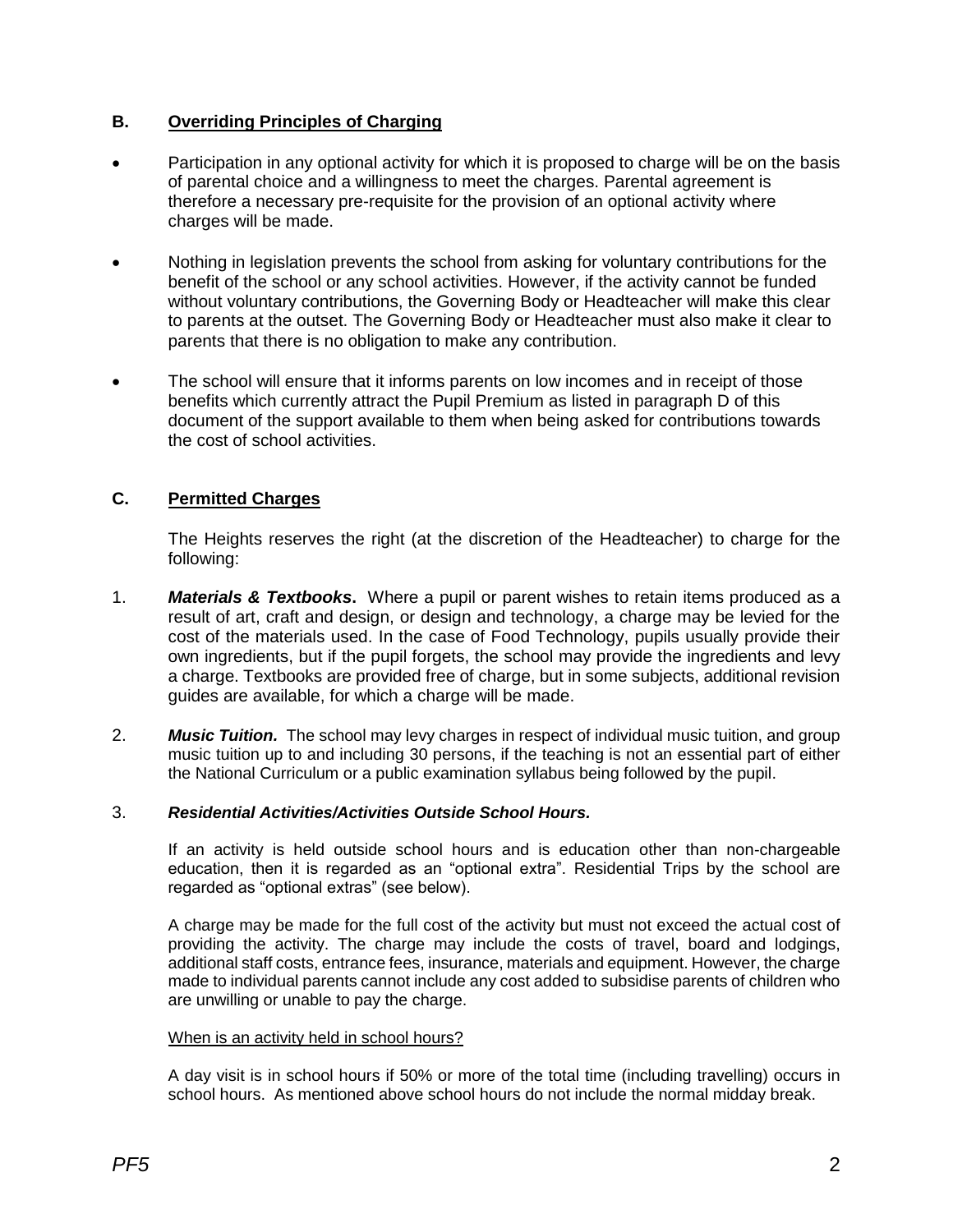A residential visit is in school hours if the number of school sessions missed is 50% or more than the number of half days spent on the visit (including travel). A school session equates to a registration session (i.e. 2 per day). A half-day is a 12 hour period ending at midday or midnight.

In the case of a residential trip where the school has to make a commitment in advance, any deposit received from parents may be non-refundable.

- 4. *Lettings.* The school may make its facilities available to outside users at a charge of at least the cost of providing the facilities. The scale of charges will be determined annually by the Premises & Finance Committee of the governing body.
- 5. **Community Facilities**. The areas of the school which can be let to Community Users are defined in the Community Use Agreement. The charges for these areas will be set and agreed by the Community User Agreement Committee and reviewed in line with the Community Use Agreement.
- 6. **Play Therapy.** From time-to-time the Headteacher or SENCo may, in agreement with a parent, feel that a child would benefit from attending Play Therapy sessions with the school's external provider. Any Play Therapy sessions requested, aside from any therapy which is part of an Educational Health Care Plan, will be subject to a charge equal to, but not exceeding 100%, of the total cost of the therapy session. The charge to be applied will be determined on a case by case basis, the charge and number of sessions required will be agreed with the parent prior to any sessions being attended.
- 7. *Other charges.* The Headteacher, Premises & Finance Committee or Governing Body may levy charges for miscellaneous services up to the cost of providing such services including for providing copies of documents published by the school under the Model Publication Scheme (charges for this are set out in the Freedom of Information Policy).

## *C* **Voluntary Contributions**

When organising school trips, visits and activities which enrich the curriculum and educational experience for pupils, the school invites parents/carers to contribute to the cost of the trip/activity. Contributions to these activities are voluntary, however, in some cases it may be necessary to cancel a trip/activity if insufficient voluntary contributions are received. If an activity goes ahead it may include children whose parents have not paid a full contribution, we do not treat these children differently from any other.

Parents/carers have a right to know how each trip/activity is funded. The school can provide this information on request.

The following is a list of the types of activities/trips which may require support by voluntary contributions from parents in order for the activity/trip to take place:

- Visits to Museums
- Sporting activities which require transport expenses
- Outdoor adventure activities
- Visit to the theatre
- School trips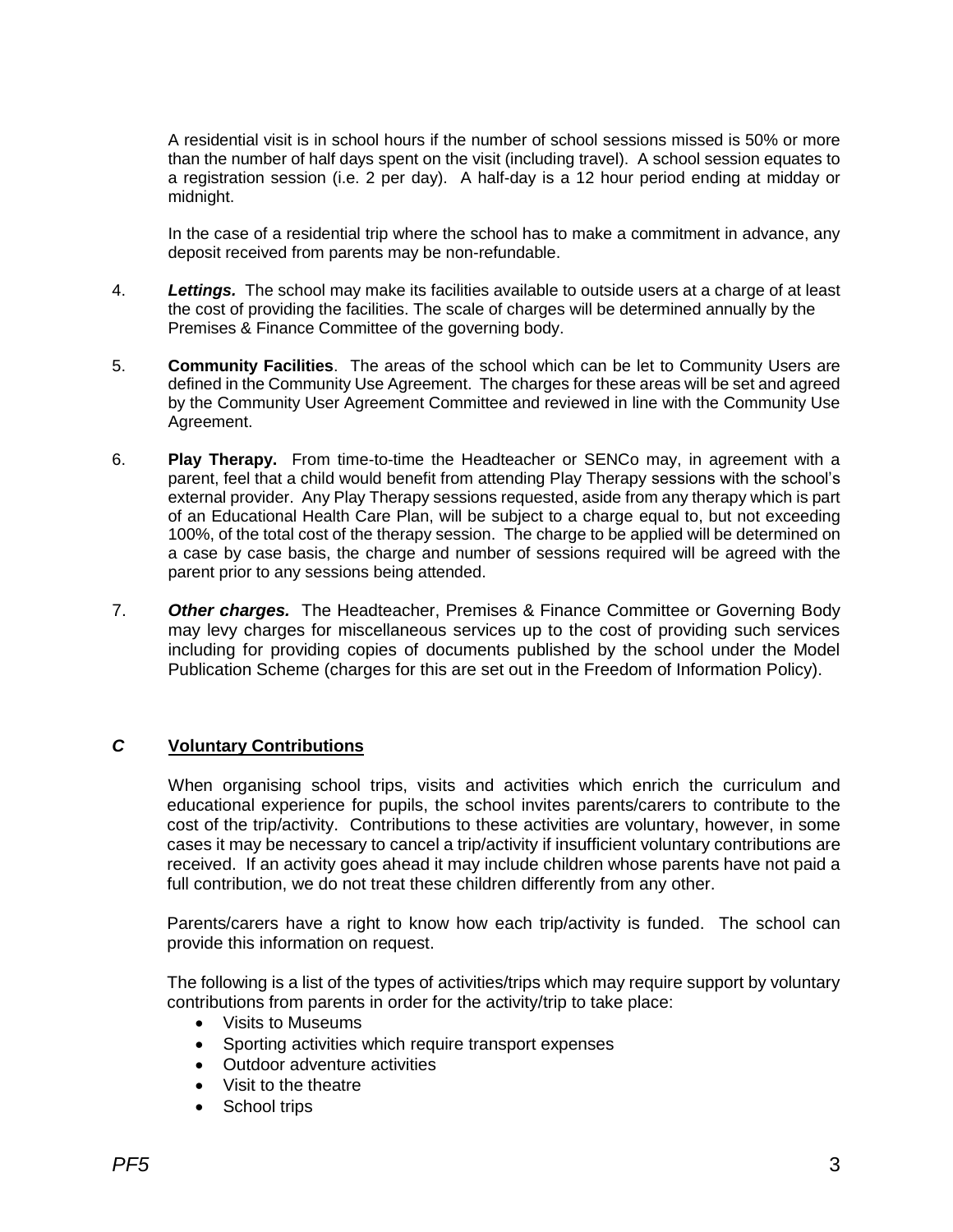- Musical events
- Visits to the school by visiting experts/providers such as authors/poets/travelling farms etc

## **D. Damage to School Property**

The school will normally seek voluntary contributions from parents when damage to school property is caused wilfully by pupils or when it arises from misbehaviour or other reckless conduct. The school also reserves the right to take legal proceedings in exceptional circumstances

## **E Remissions**

In order to remove financial barriers from disadvantaged pupils, The governing body has agreed that some activities and visits where charges can legally be made will be offered at a reduced rate (or for free) to parents in receipt of the following benefits. The reduced rate for each activity and for each affected family will be considered on a case by case basis.:

- Income Support
- income-based Jobseeker's Allowance
- income-related Employment and Support Allowance
- support under Part VI of the Immigration and Asylum Act 1999
- the guaranteed element of Pension Credit
- Child Tax Credit (provided you're not also entitled to Working Tax Credit and have an annual gross income of no more than £16,190)
- Working Tax Credit run-on paid for 4 weeks after you stop qualifying for Working Tax Credit
- Universal Credit

The assistance provided may also include payment in instalments in advance of a trip or visit, or, when an opportunity for a trip arises at short notice, arrangements to pay by instalments beyond the date of the trip if the parent/guardian provides a written undertaking to pay in full by an agreed date.

## **F Cashless Payment System**

The Heights Primary School uses, a cashless payment system (Parentpay) to collect monies owed as payments or voluntary contributions from parents. The calculation of any monies owed to the school will take into account the very small (circa 1%) transaction fee charged by Parentpay for each transaction.

For the time being cash and cheques can be accommodated where a parent is unable to access Parentpay, although a payment card for Parentpay can be made available on request. Such a payment card allows payments to be made in cash at shops that operate the PayPoint system. In the longer term the school plans to be completely cashless with all payments being made online.